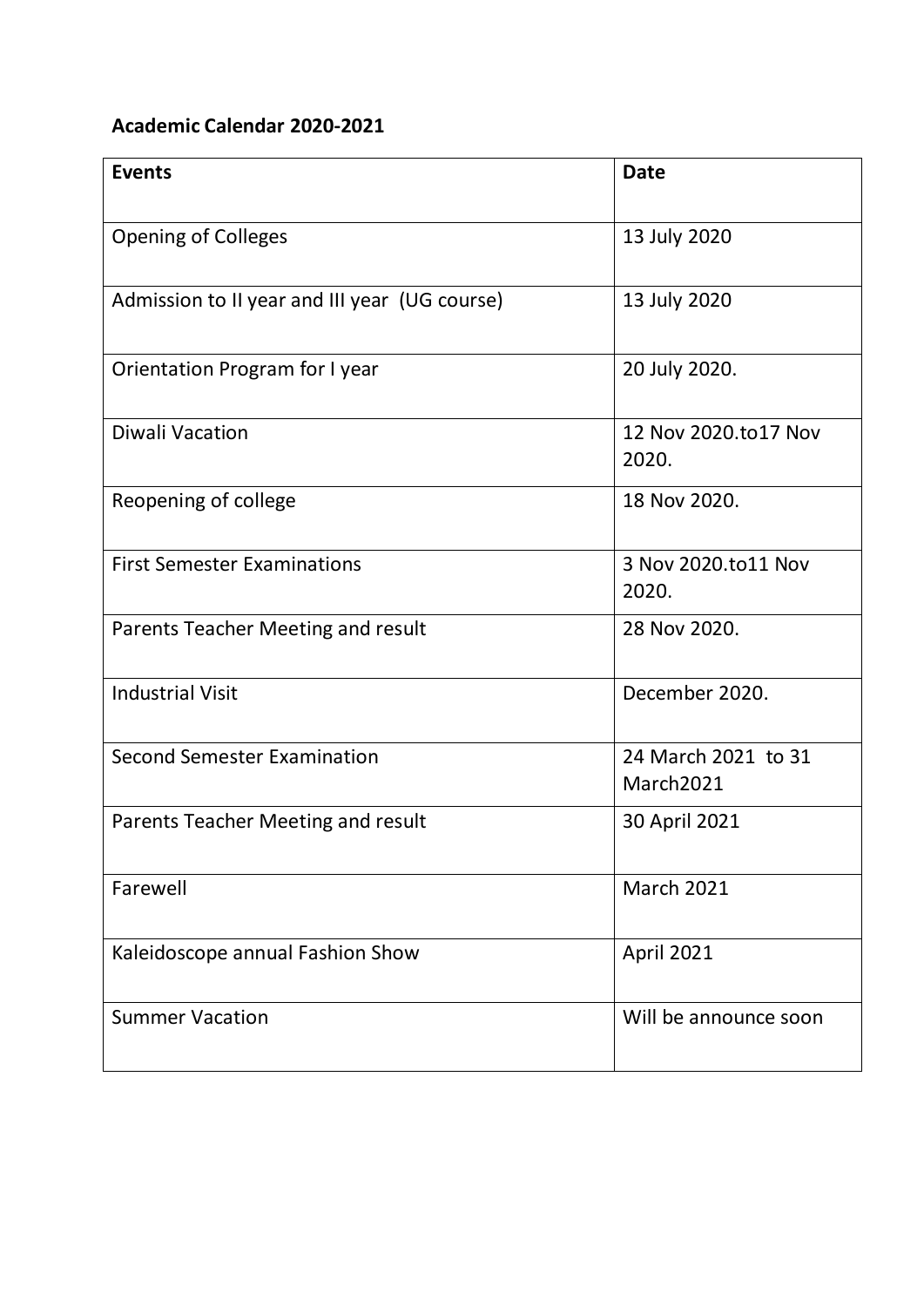## **Events of MGM IFD (2020-21)**

| <b>Events of MGM IFD</b>               | <b>Date</b>            |
|----------------------------------------|------------------------|
| Fresher's Party                        | <b>August 2020.</b>    |
| <b>Teachers Day</b>                    | 5 September 2020.      |
| MarathwadaMuktiSangramDiwas            | 17 September 2020.     |
| <b>Industrial Visit</b>                | December 2020.         |
| <b>MGM Olympics</b>                    | Mid of December        |
| <b>Foundation Day</b>                  | 20 December 2020.      |
| Inter College Sports Tournament        | January 2021           |
| <b>Traditional Day</b>                 | 14 January 2021        |
| Kite Flying Day                        | <b>15 January 2021</b> |
| Inter college Intellectual Competition | 23 February 2021       |
| <b>World Printing Day</b>              | 24 Feb 2021            |
| Farewell                               | <b>March 2021</b>      |
| Kaleidoscope Annul Fashion Show        | April 2021             |